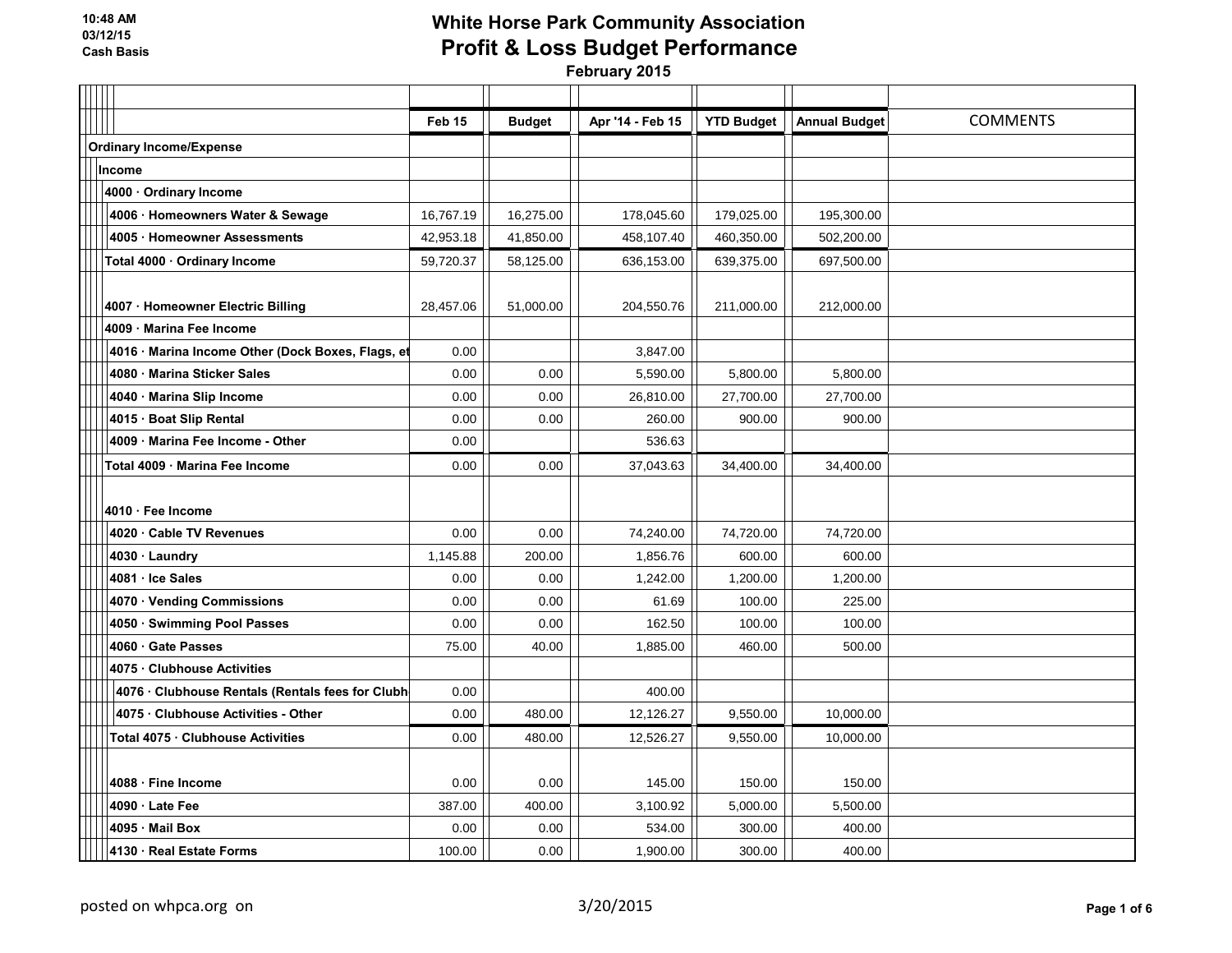|                                  | Feb 15    | <b>Budget</b> | Apr '14 - Feb 15 | <b>YTD Budget</b> | <b>Annual Budget</b> | <b>COMMENTS</b>                         |
|----------------------------------|-----------|---------------|------------------|-------------------|----------------------|-----------------------------------------|
| 4010 · Fee Income - Other        | 208.53    | 0.00          | 1,378.31         | 0.00              | 0.00                 |                                         |
| Total 4010 · Fee Income          | 1,916.41  | 1,120.00      | 99,032.45        | 92,480.00         | 93,795.00            |                                         |
|                                  |           |               |                  |                   |                      |                                         |
| 4097 Interest Income             |           |               |                  |                   |                      |                                         |
| 4098 · Interest Bank of OC       | 92.02     | 62.50         | 1,122.92         | 687.50            | 750.00               |                                         |
| 4099 Interest CDs                | 73.96     | 23.00         | 1,102.02         | 253.00            | 275.00               |                                         |
| 4097 · Interest Income - Other   | 2.47      | 3.29          | 55.89            | 142.94            | 150.00               |                                         |
| Total 4097 · Interest Income     | 168.45    | 88.79         | 2,280.83         | 1,083.44          | 1,175.00             |                                         |
|                                  |           |               |                  |                   |                      |                                         |
| 4065 · Miscellaneous Receipts    | 400.00    | 25.00         | 6,062.25         | 350.00            | 400.00               |                                         |
| <b>Total Income</b>              | 90,662.29 | 110,358.79    | 985,122.92       | 978,688.44        | 1,039,270.00         |                                         |
|                                  |           |               |                  |                   |                      |                                         |
| <b>Gross Profit</b>              | 90,662.29 | 110,358.79    | 985,122.92       | 978,688.44        | 1,039,270.00         |                                         |
|                                  |           |               |                  |                   |                      |                                         |
| <b>Expense</b>                   |           |               |                  |                   |                      |                                         |
| 6169 Equipment Expense           |           |               |                  |                   |                      |                                         |
| 6172 · Equipment Purchase        | 69.91     |               | 2,408.82         | 2,500.00          |                      | 2,500.00 shovel and clippers            |
| 6330 · Equipment Repairs         | 0.00      | 0.00          | 2,516.06         | 1,800.00          | 2,000.00             |                                         |
| 6171 · Equipment Gas             | 96.13     | 0.00          | 284.78           | 1,850.00          |                      | $2,200.00$ tractor gas                  |
| 6170 · Equipment Rental          | 61.48     | 0.00          | 99.71            | 300.00            | 300.00               | leaf blower                             |
| 6169 · Equipment Expense - Other | 240.46    |               | 315.38           |                   |                      | trailer lights, fluid, oil              |
| Total 6169 Equipment Expense     | 467.98    | 0.00          | 5,624.75         | 6,450.00          | 7,000.00             |                                         |
|                                  |           |               |                  |                   |                      |                                         |
| 6000 Operations                  |           |               |                  |                   |                      |                                         |
| 6320 Computer Repairs            | 0.00      | 100.00        | 220.52           | 400.00            | 500.00               |                                         |
| 6230 Licenses and Permits        | 321.14    | 0.00          | 772.89           | 350.00            |                      | 350.00 Gazebo                           |
| 6260 · Printing and Reproduction | 707.10    | 200.00        | 3,795.05         | 2,800.00          |                      | 3,000.00 \$389 trailer & parking passes |
| 6160 · Dues and Subscriptions    | 70.94     | 0.00          | 170.94           | 50.00             |                      | 50.00 $ p/r $ labor law posters         |
| 6350 · Drug and Alcohol Testing  | 0.00      | 0.00          | 0.00             | 500.00            | 500.00               |                                         |
| 6250 · Postage and Delivery      | 492.95    | 200.00        | 2,873.15         | 2,290.00          |                      | 2,500.00 postage:elec, monthly's        |
| 6340 · Telephone                 | 435.71    | 325.00        | 3,603.44         | 3,575.00          | 3,900.00             |                                         |
| 6105 · Advertising               | 0.00      | 0.00          | 814.26           | 200.00            | 200.00               |                                         |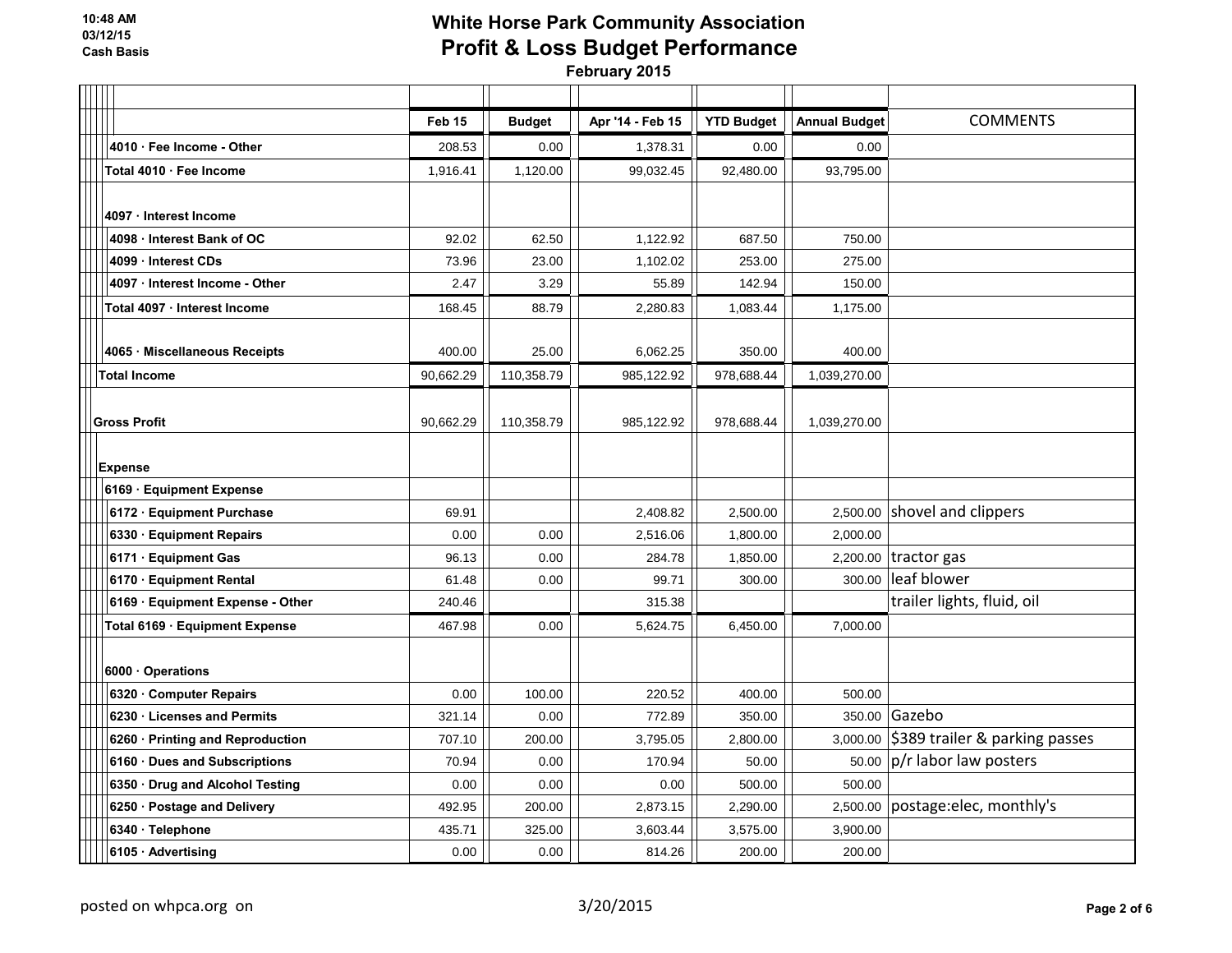|                                  | Feb 15   | <b>Budget</b> | Apr '14 - Feb 15 | <b>YTD Budget</b> | <b>Annual Budget</b> | <b>COMMENTS</b>                                     |
|----------------------------------|----------|---------------|------------------|-------------------|----------------------|-----------------------------------------------------|
| Total 6000 · Operations          | 2,027.84 | 825.00        | 12,250.25        | 10,165.00         | 11,000.00            |                                                     |
|                                  |          |               |                  |                   |                      |                                                     |
| 6109 - Automobile Expenses       |          |               |                  |                   |                      |                                                     |
| 6111 · Automobile Gas            | 416.56   | 330.00        | 3,258.01         | 3,670.00          | 4,000.00             |                                                     |
| 6110 · Repairs & Maintenance     | 0.00     | 0.00          | 1,596.89         | 400.00            | 400.00               |                                                     |
| Total 6109 · Automobile Expenses | 416.56   | 330.00        | 4,854.90         | 4,070.00          | 4,400.00             |                                                     |
|                                  |          |               |                  |                   |                      |                                                     |
| 6115 · Bad Debt                  | 0.00     | 50.00         | 6.56             | 500.00            | 500.00               |                                                     |
| 6120 · Bank Service Charges      | (104.29) | 12.50         | 341.72           | 137.50            | 150.00               | refund serivce charge                               |
| 6192 · Interest Expense          | 688.44   | 0.00          | 9,123.68         | 0.00              | 0.00                 |                                                     |
| 6240 Miscellaneous               | 437.04   | 125.00        | 4,853.40         | 1,375.00          |                      | 1,500.00 reim boat slip; court sue                  |
| 6270 - Professional Fees         |          |               |                  |                   |                      |                                                     |
| 6280 · Legal Fees                | 0.00     | 1,020.00      | 2,650.00         | 2,650.00          | 2,650.00             |                                                     |
| 6565 · Accounting                | 325.00   | 325.00        | 10,325.00        | 7,750.00          | 8,250.00             |                                                     |
| 6270 · Professional Fees - Other | 0.00     |               | 75.91            |                   |                      |                                                     |
| Total 6270 · Professional Fees   | 325.00   | 1,345.00      | 13,050.91        | 10,400.00         | 10,900.00            |                                                     |
|                                  |          |               |                  |                   |                      |                                                     |
| 6300 · Repairs                   |          |               |                  |                   |                      |                                                     |
| 6326 · Water and Sewer           | 0.00     | 500.00        | 2,880.00         | 9,000.00          | 11,000.00            |                                                     |
| 6310 · Building Repairs          | 853.83   | 100.00        | 4,504.19         | 4,250.00          |                      | 5,000.00 CH floors, maint bldg installatn, drywall  |
| 6315 Grounds - Repairs           | 983.97   | 100.00        | 25,665.78        | 5,900.00          |                      | 6,000.00 \$758 Mosquito control, salt, lights, gate |
| 6317 · Electrical - Repairs      | 141.86   | 500.00        | 7,359.68         | 9,500.00          |                      | 10,000.00 meter repair #100,120V lamp               |
| 6325 · Pool repairs              | 286.13   | 0.00          | 366.13           | 1,400.00          | 1,500.00             | pump repair                                         |
| Total 6300 · Repairs             | 2,265.79 | 1,200.00      | 40,775.78        | 30,050.00         | 33,500.00            |                                                     |
|                                  |          |               |                  |                   |                      |                                                     |
| 6359 Clubhouse                   |          |               |                  |                   |                      |                                                     |
| 6361 · Supplies                  | 448.65   | 100.00        | 2,317.99         | 1,500.00          |                      | 2,000.00   freezer alarm, condiments, menu board    |
| 6360 Clubhouse Activities        | 0.00     | 0.00          | 9,902.47         | 7,500.00          | 8,000.00             |                                                     |
| Total 6359 · Clubhouse           | 448.65   | 100.00        | 12,220.46        | 9,000.00          | 10,000.00            |                                                     |
|                                  |          |               |                  |                   |                      |                                                     |
| 6329 Waterfront                  |          |               |                  |                   |                      |                                                     |
| 6332 · Marina Repairs            | 0.00     | 0.00          | 11,689.09        | 1,000.00          | 1,000.00             |                                                     |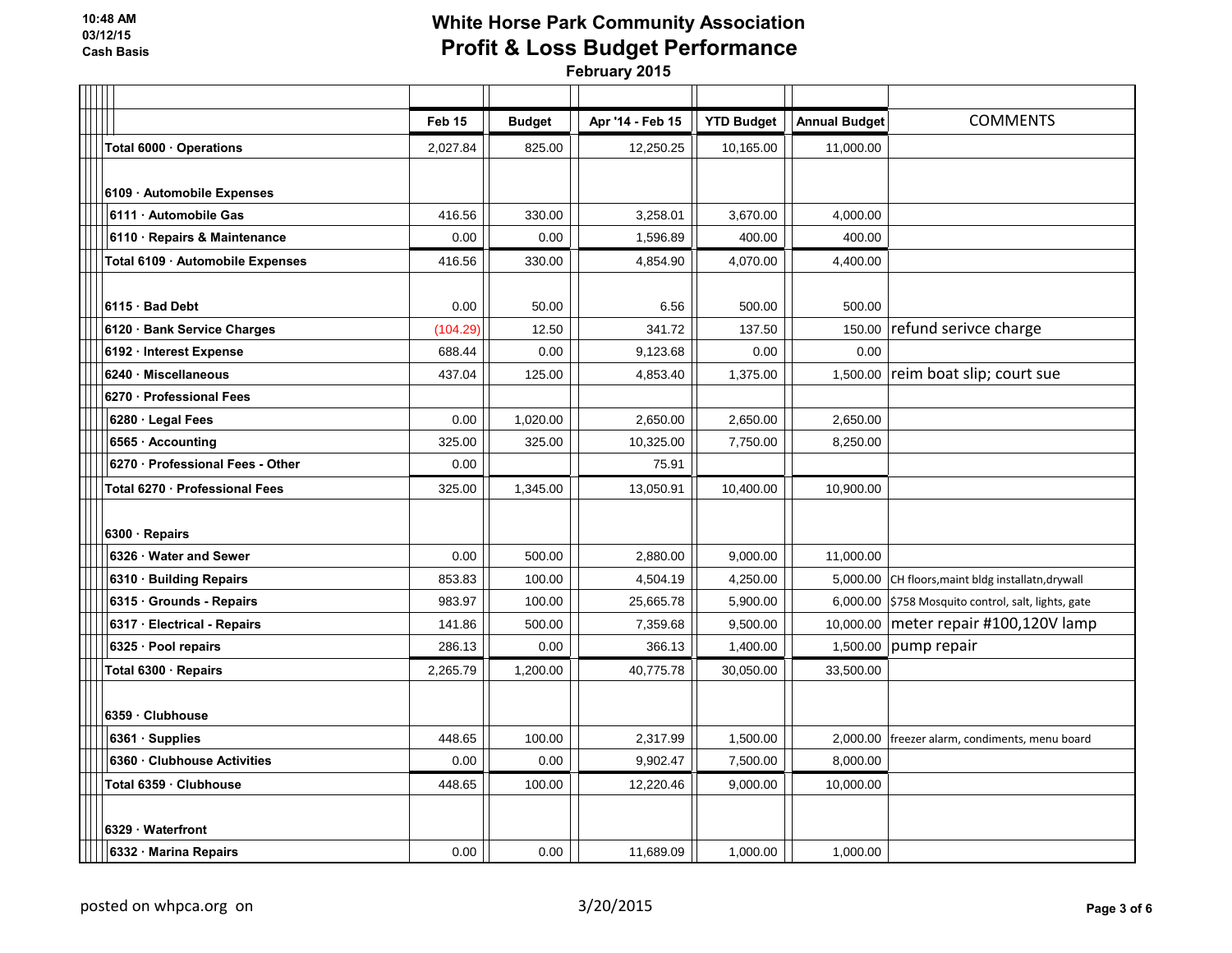|                                        | Feb 15    | <b>Budget</b> | Apr '14 - Feb 15 | <b>YTD Budget</b> | <b>Annual Budget</b> | <b>COMMENTS</b>                                 |
|----------------------------------------|-----------|---------------|------------------|-------------------|----------------------|-------------------------------------------------|
| 6333 Marina expenses                   | 1,018.41  | 0.00          | 17,874.47        | 1,000.00          |                      | 1,000.00 \$810 McCabe site review/design, signs |
| 6331 · Boat Yard                       | 0.00      | 0.00          | 1,633.90         | 3,000.00          | 3,000.00             |                                                 |
| Total 6329 Waterfront                  | 1,018.41  | 0.00          | 31,197.46        | 5,000.00          | 5,000.00             |                                                 |
|                                        |           |               |                  |                   |                      |                                                 |
| 6362 · Playground Expenses             | 0.00      | 0.00          | 46.81            | 0.00              | 0.00                 |                                                 |
| 6390 · Utilities                       |           |               |                  |                   |                      |                                                 |
| 6400 · Electric                        | 13,898.00 | 53,000.00     | 184,150.78       | 212,000.00        | 212,000.00           |                                                 |
| 6405 · Propane                         | 455.09    | 235.69        | 3,617.51         | 3,626.48          | 4,000.00             |                                                 |
| 6410 · Water & Sewage                  | 0.00      | 0.00          | 195,300.00       | 195,300.00        | 195,300.00           |                                                 |
| 6420 Cable TV                          | 6,295.25  | 6,250.00      | 69,936.58        | 68,750.00         | 75,000.00            |                                                 |
| Total 6390 · Utilities                 | 20,648.34 | 59,485.69     | 453,004.87       | 479,676.48        | 486,300.00           |                                                 |
|                                        |           |               |                  |                   |                      |                                                 |
| 6429 Contracts                         |           |               |                  |                   |                      |                                                 |
| 6436 · Heating & Airconditioning Annua | 496.00    |               | 992.00           |                   |                      |                                                 |
| 6431 · Alarm System                    | 174.26    | 90.00         | 1,033.91         | 910.00            | 1,000.00             |                                                 |
| $6432 \cdot$ Ice                       | 0.00      |               | 532.80           | 800.00            | 800.00               |                                                 |
| 6433 · Lawn Service                    | 0.00      |               | 57,892.68        | 61,500.00         | 61,500.00            |                                                 |
| 6434 · Pool Management                 | 0.00      | 0.00          | 22,176.80        | 17,600.00         | 22,000.00            |                                                 |
| 6435 · Security Service                | 6,504.16  | 7,166.66      | 76,593.13        | 78,833.34         | 86,000.00            |                                                 |
| 6430 Trash Collection                  | 0.00      | 2,000.00      | 24,047.36        | 22,000.00         | 24,000.00            |                                                 |
| Total 6429 · Contracts                 | 7,174.42  | 9,256.66      | 183,268.68       | 181,643.34        | 195,300.00           |                                                 |
|                                        |           |               |                  |                   |                      |                                                 |
| 6560 · Payroll Expenses                |           |               |                  |                   |                      |                                                 |
| 6563 · Payroll Park Manger             | 1,184.00  | 3,166.00      | 23,265.02        | 34,834.00         | 38,000.00            |                                                 |
| 6564 · Payroll Administrative          | 4,649.75  | 3,083.00      | 49,636.05        | 33,917.00         | 37,000.00            |                                                 |
| 6561 · Payroll - Maintenance           | 3,672.50  | 3,833.00      | 39,606.00        | 42,167.00         | 46,000.00            |                                                 |
| 6566 · Payroll - Seasonal              | 0.00      | 0.00          | 0.00             | 4,000.00          | 4,000.00             |                                                 |
| 6562 · Payroll - Security              | 0.00      |               | 0.00             |                   |                      |                                                 |
| 6567 · Payroll - Housekeeping          | 90.00     | 250.00        | 3,060.00         | 2,750.00          | 3,000.00             |                                                 |
| 6568 · Payroll Expense Other           | 0.00      | 100.00        | 142.20           | 500.00            | 500.00               |                                                 |
| 6630 · Payroll Taxes                   | 734.10    | 1,000.00      | 9,022.04         | 14,000.00         | 15,000.00            |                                                 |
| 6660 · Taxes - Unemployment            | 921.24    | 458.36        | 4,836.91         | 9,499.38          | 10,000.00            |                                                 |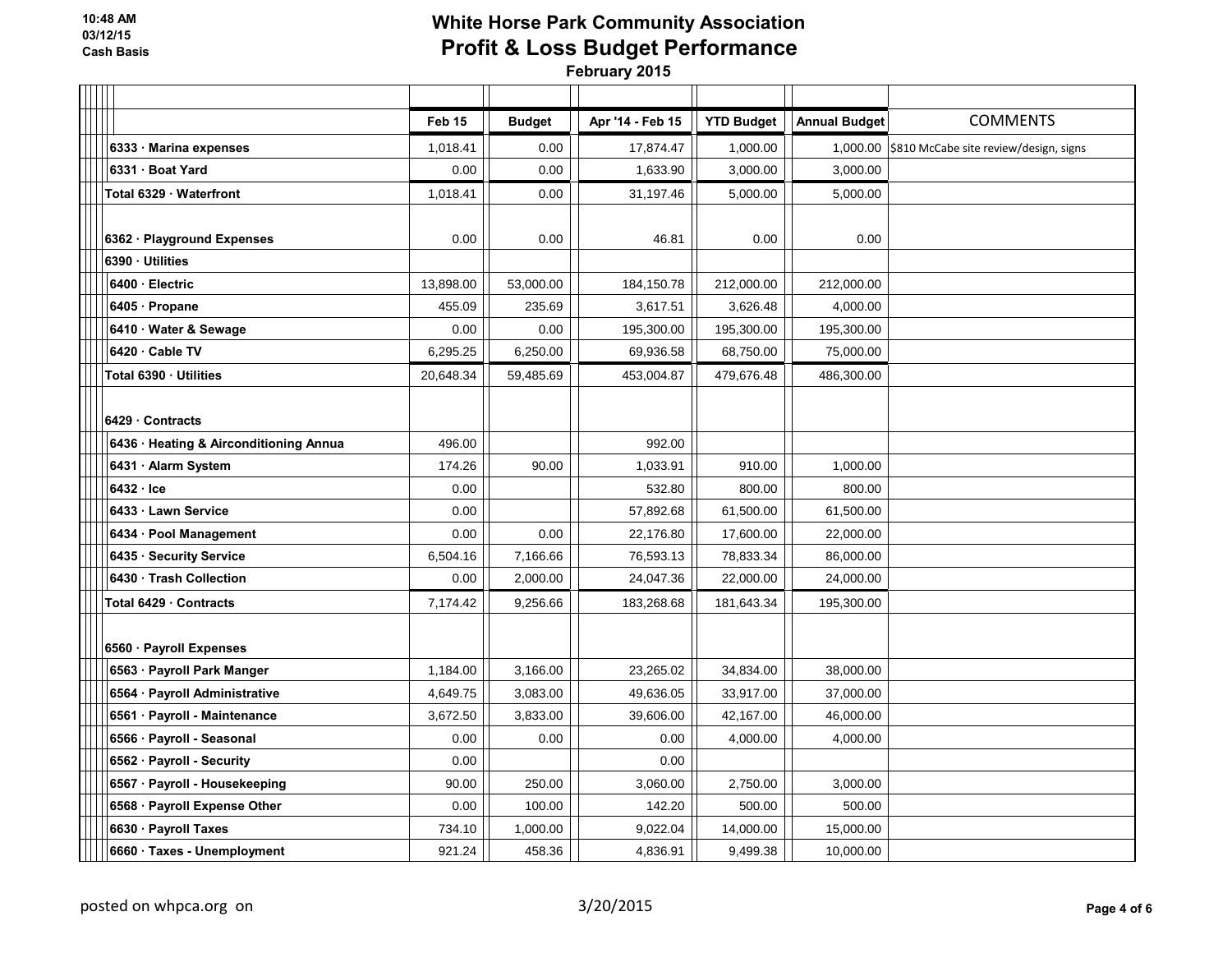|                                     | Feb 15     | <b>Budget</b> | Apr '14 - Feb 15 | <b>YTD Budget</b> | <b>Annual Budget</b> | <b>COMMENTS</b>                        |
|-------------------------------------|------------|---------------|------------------|-------------------|----------------------|----------------------------------------|
| 6560 · Payroll Expenses - Other     | 25.60      | 0.00          | 262.20           | 0.00              | 0.00                 | Direct deposit                         |
| Total 6560 · Payroll Expenses       | 11,277.19  | 11,890.36     | 129,830.42       | 141,667.38        | 153,500.00           |                                        |
|                                     |            |               |                  |                   |                      |                                        |
| 6580 Supplies                       |            |               |                  |                   |                      |                                        |
| 6235 · Pool Supplies                | 0.00       | 0.00          | 359.94           | 1,500.00          | 1,500.00             |                                        |
| 6595 · Electric                     | 0.00       | 0.00          | 4,535.76         | 4,000.00          | 5,000.00             |                                        |
| 6593 · Bath House                   | 0.00       |               | 796.98           | 800.00            | 800.00               |                                        |
| 6590 General                        | 102.56     | 0.00          | 631.41           | 0.00              | 0.00                 | Trash bags, PT, Light Bulbs            |
| $6591 \cdot$ Ice                    | 0.00       |               | 198.00           | 0.00              | 0.00                 |                                        |
| 6600 Office                         | 240.24     | 250.00        | 2,149.80         | 2,750.00          | 3,000.00             | tax forms, poster, map tubing, binders |
| Total 6580 · Supplies               | 342.80     | 250.00        | 8,671.89         | 9,050.00          | 10,300.00            |                                        |
|                                     |            |               |                  |                   |                      |                                        |
| 6180 · Insurance                    |            |               |                  |                   |                      |                                        |
| 6185 Automobile Insurance           | 0.00       | 0.00          | 1,693.00         | 1,550.00          | 1,550.00             |                                        |
| 6190 · Workers Comp Insurance       | (2,361.00) | 0.00          | 6,943.00         | 9,200.00          | 9,200.00             | refund (Judy's Audit)                  |
| 6530 · Liability Insurance          | 0.00       | 0.00          | 20,330.14        | 18,000.00         | 18,000.00            |                                        |
| Total 6180 Insurance                | (2,361.00) | 0.00          | 28,966.14        | 28,750.00         | 28,750.00            |                                        |
|                                     |            |               |                  |                   |                      |                                        |
| $6610 \cdot \text{Taxes}$           |            |               |                  |                   |                      |                                        |
| 6620 · Federal                      | 0.00       | 0.00          | 0.00             | 0.00              | 500.00               |                                        |
| 6640 · Property                     | 0.00       |               | 0.00             | 3,000.00          | 3,000.00             |                                        |
| 6650 · State                        | 0.00       | 0.00          | 95.00            | 0.00              | 500.00               |                                        |
| Total 6610 · Taxes                  | 0.00       | 0.00          | 95.00            | 3,000.00          | 4,000.00             |                                        |
|                                     |            |               |                  |                   |                      |                                        |
| 6133 General Reserve                | 0.00       | 1,605.00      | (59, 250.00)     | 17,665.00         | 19,270.00            |                                        |
| 6132 Marina Reserves                | 1,576.94   | 2,325.00      | 125,303.45       | 25,575.00         | 27,900.00            | Loan #1 principle pmts                 |
| 6134 Capital Expenditures           | 5,000.00   | 2,500.00      | 14,526.85        | 27,500.00         |                      | 30,000.00 Serpe 1st installment        |
| 6690 · Reconciliation Discrepancies | 0.00       | 0.00          | (0.40)           | 0.00              | 0.00                 |                                        |
| <b>Total Expense</b>                | 51,650.11  | 91,300.21     | 1,018,763.58     | 991,674.70        | 1,039,270.00         |                                        |
|                                     |            |               |                  |                   |                      |                                        |
| <b>Net Ordinary Income</b>          | 39,012.18  | 19,058.58     | (33,640.66)      | (12,986.26)       | 0.00                 |                                        |